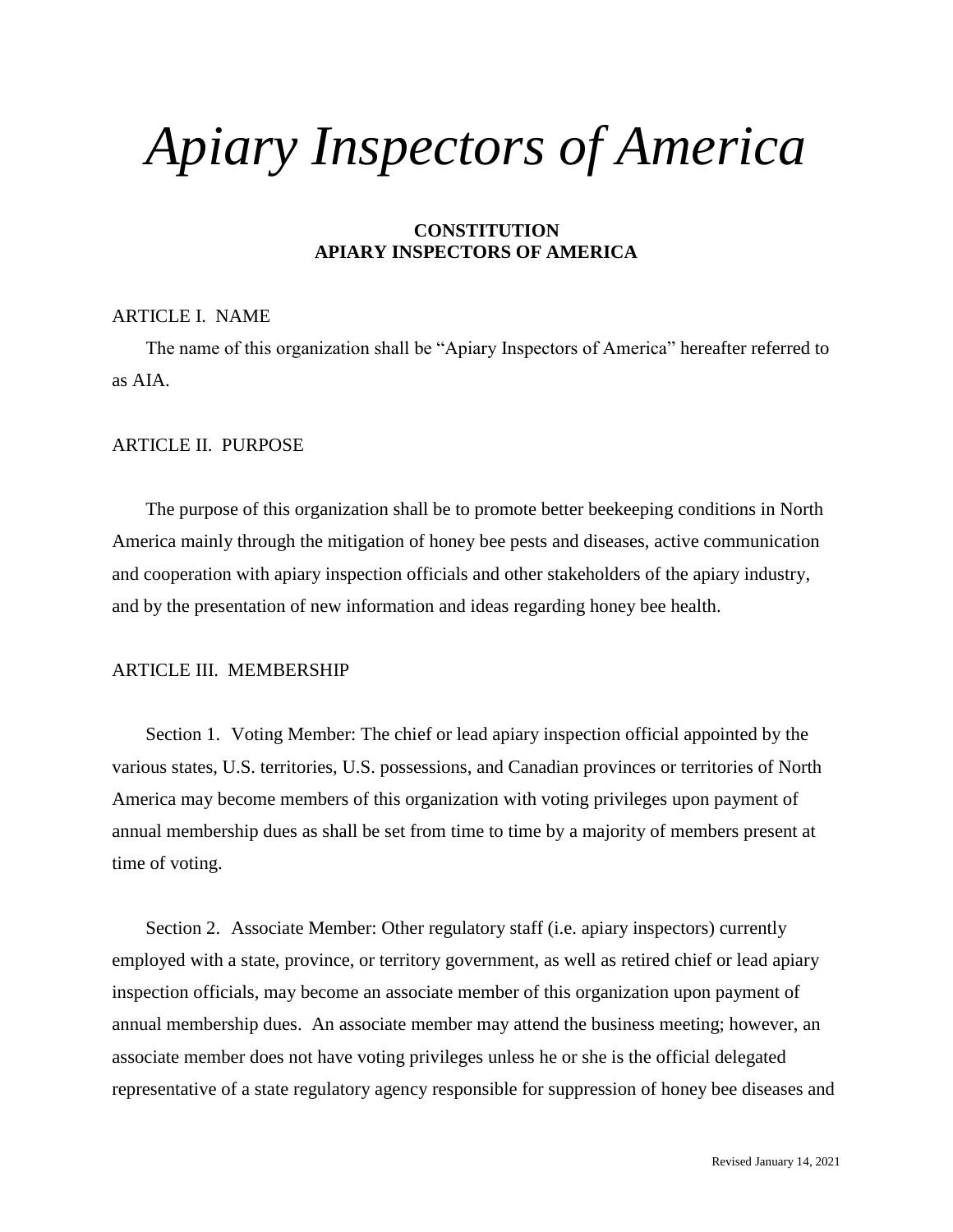pests. Annual associate membership dues shall be established by a majority of members present at time of voting.

#### ARTICLE IV. OFFICERS AND DIRECTORS

Section 1. The officers of this organization shall consist of a President, a Vice-President, the immediate Past President, a Secretary, and a Treasurer.

Section 2. Directors shall consist of one each from the North, South, East, and West regions of the U.S., an at-large director, and one director representing Canada.

#### ARTICLE V. COMMITTEES

Section 1. The executive committee shall consist of the current officers and the six directors.

Section 2. Terms and assignments to special committees may be appointed by the President at any time. Standing committees may be appointed by the President during the annual meeting. Committee assignments shall be made for up to two years and may be renewed.

#### ARTICLE VI. VOTING

In the transaction of official business, each state or province shall be entitled to one vote which is to be cast by the voting member or the authorized representative from the state or province. Decisions, other than those cast for changes to this Constitution or by laws, shall be awarded to the position gaining a majority of the votes cast. In the case of a tie, the vote of the President will break the tie.

#### ARTICLE VII. AMENDMENTS

This Constitution or by laws may be amended by a two-thirds vote of the voting members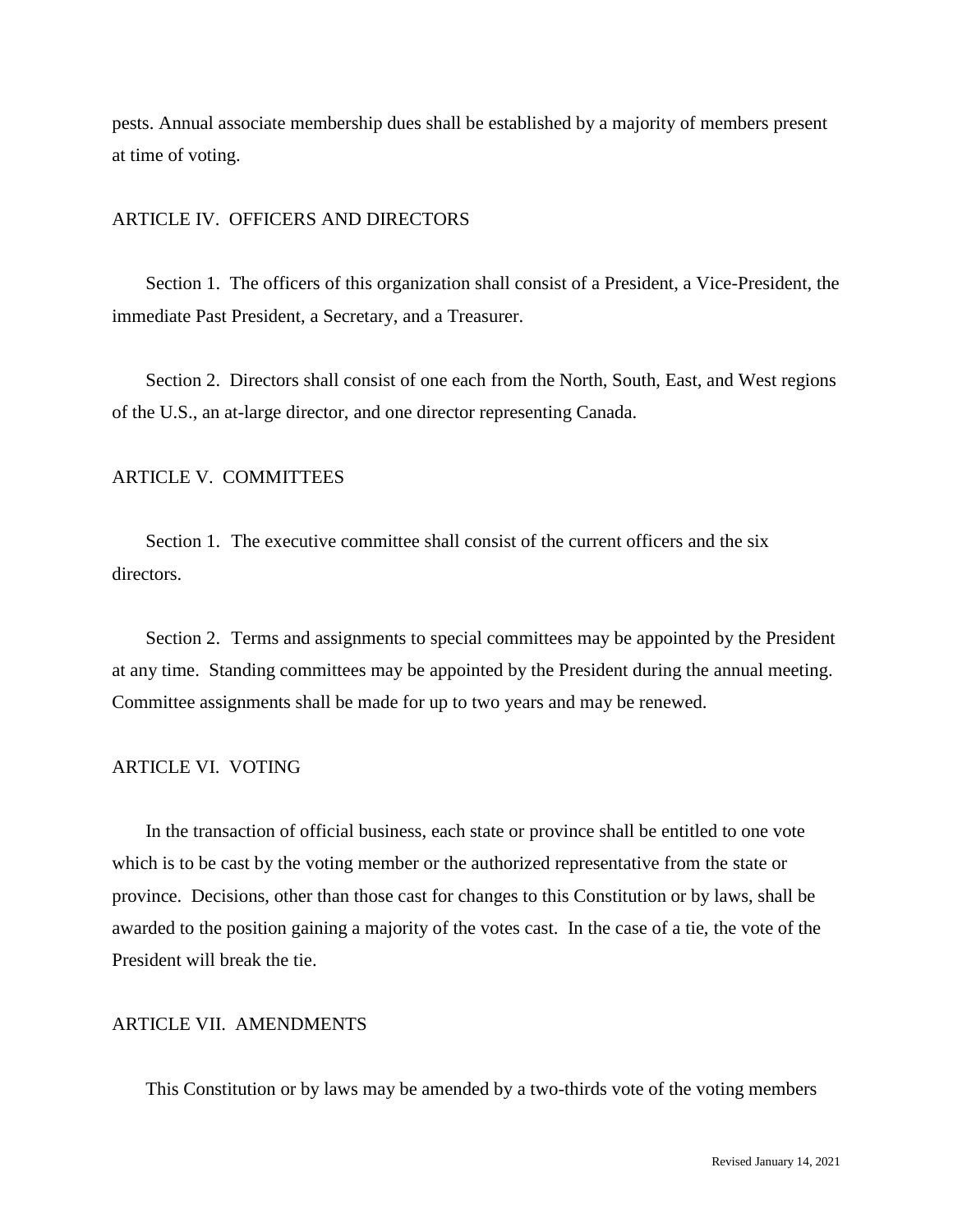present at a regular scheduled business session of an annual meeting. All proposed amendments to the Constitution or by laws shall be submitted in writing to the Secretary at least thirty days prior to the opening of the annual meeting, and the Secretary shall distribute copies of the proposal to all members at least ten days prior to the annual meeting.

# ARTICLE VIII. DISSOLUTION

Upon dissolution of the Apiary Inspectors of America, assets remaining after the payment of the debts shall be distributed as determined by the Executive Committee to such organization or organizations organized and operated for the betterment of agriculture, development of more efficiency in agriculture, or improvement in agriculture products, and shall at the time qualify as an exempt organization or organizations under Section  $501(c)(5)$  of the Internal Revenue Code.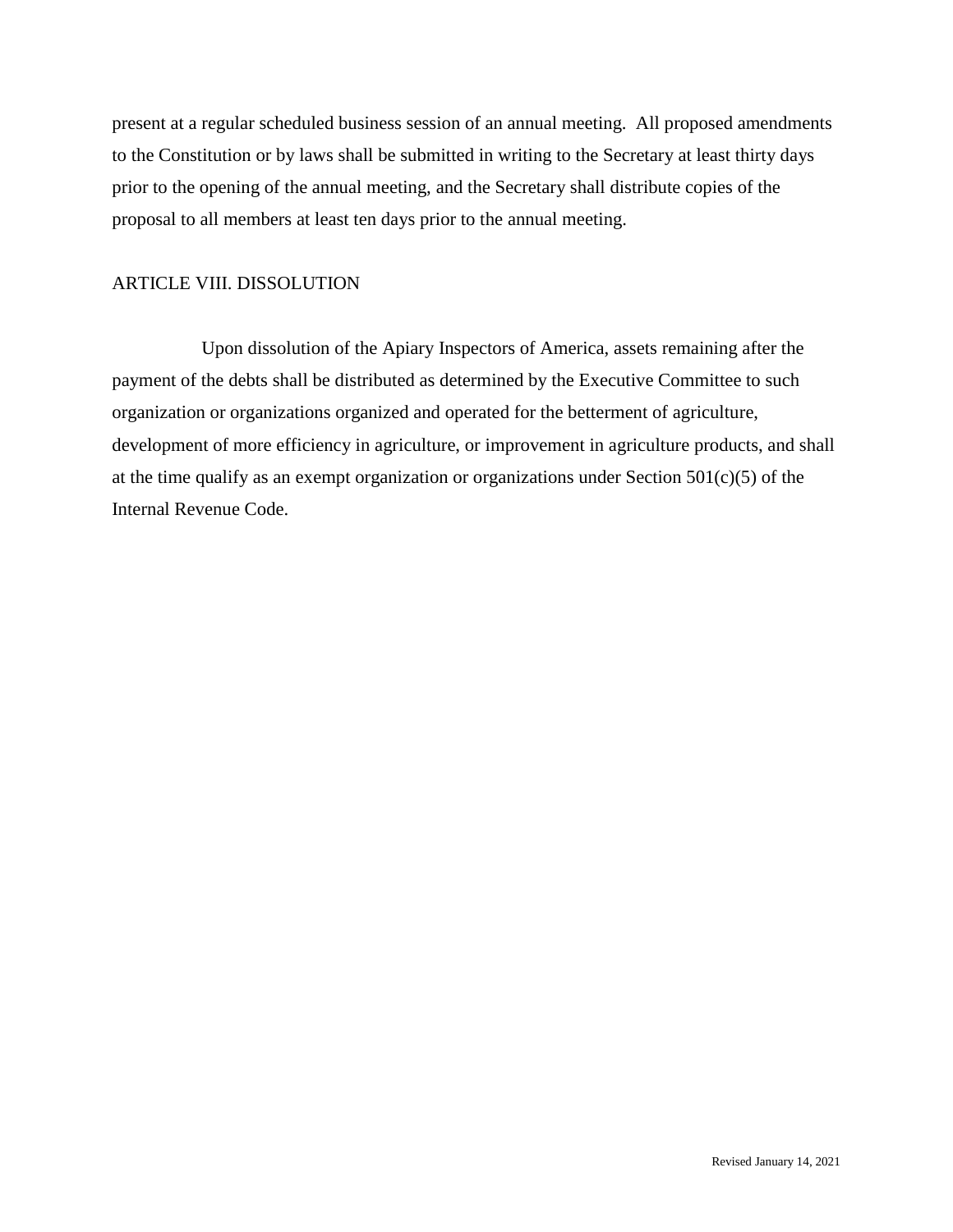# **BY LAWS APIARY INSPECTORS OF AMERICA**

# BY LAW I. MEETINGS

Section 1. An annual meeting shall be held at such time and place as determined by the organization at the preceding annual meeting.

Section 2. Special meetings may be held at the call of the executive committee of this organization. These meetings shall be open to voting and associate members of AIA. Nonmembers may attend upon invitation by the executive committee only. The Secretary shall notify all members of any such meeting at least two weeks in advance of the meeting date and shall provide an agenda and any supporting documentation for business that is scheduled to occur at a special meeting.

Section 3. Ten of the members must be represented to constitute a quorum for the transaction of the business of this organization.

Section 4. The business meeting held during the annual meeting shall be open to voting and associate members of AIA only. Special permission to attend may be given to non-members per the executive committee.

Section 5. The annual meeting, and any special or business meetings amongst committees and/or members, may be held virtually. Voting may be provided to all participants in a virtual format and recorded.

## BY LAW II. ELECTION OF OFFICERS AND DIRECTORS

Section 1. All officers shall be elected by the organization at the annual meeting from nominations made by a committee appointed by the President and/or nominations from the floor.

Section 2. The President, Vice President, Secretary, and Treasurer shall be elected for a term of one year or until their successors are elected and qualified. All positions may serve multiple terms if there are no other nominations from the membership, or the original position receives the majority of votes if there are other nominations.

Section 3. The six directors shall be elected for a term of two years; three of the six members to be elected each year. All positions may serve multiple terms until a successor is elected.

Section 3. In the event of a vacancy occurring in any office the President shall fill the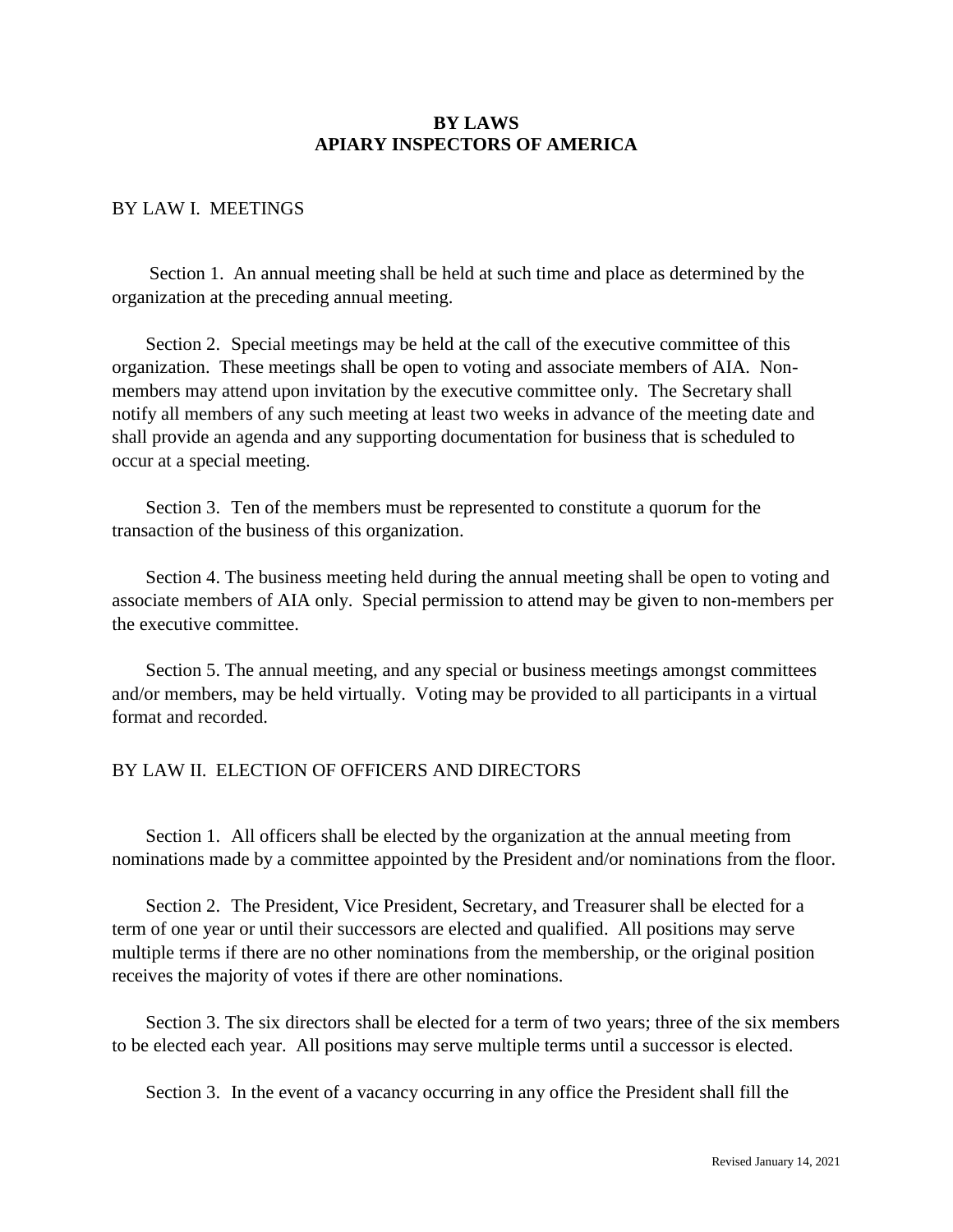vacancy by appointment until a successor is duly elected and qualified at the next annual meeting.

## BY LAW III. DUTIES OF OFFICERS

Duties of officers shall be those usually assigned to such officers, as defined in *Robert's Rules of Orders*, revised, which shall govern the organization in all cases in which they are applicable and in which they are not inconsistent with the by laws or special rules of order for this organization.

#### PRESIDENT

- A. Administrative Duties
	- 1. Appoint committee members as authorized by assembly.
	- 2. Supervision of standing committees, officers, and newsletter editor.
	- 3. Establish priorities and set deadlines for proceedings, reports, and resolutions.
	- 4. Forward AIA policy statements to NASDA secretary.
	- 5. Appoint editor of AIA newsletter.
	- 6. Appoint scientific reporter for AIA newsletter.
	- 7. Maintain communications with USDA, APHIS, NASDA, CAPA, and national beekeeping associations.
	- 8. When authorized by assembly, appoint AIA delegates to NASDA and CAPA conferences.
	- 9. Authorize withdrawals from treasury.
	- 10. Coordinate the mailings of informational material to membership.
	- 11. Review and sign (approval) conference proceedings prior to printing, or appoint committee to approve minutes.
	- 12. Delegate duties as required to the Vice-President and Executive Committee.

#### VICE-PRESIDENT

- A. In absence of the President, the Vice-President presides.
- B. Work with and assist the President in the duties as delegated by the President.
- C. Program chairperson duties as set forth in Manual of Convention Operating Procedures.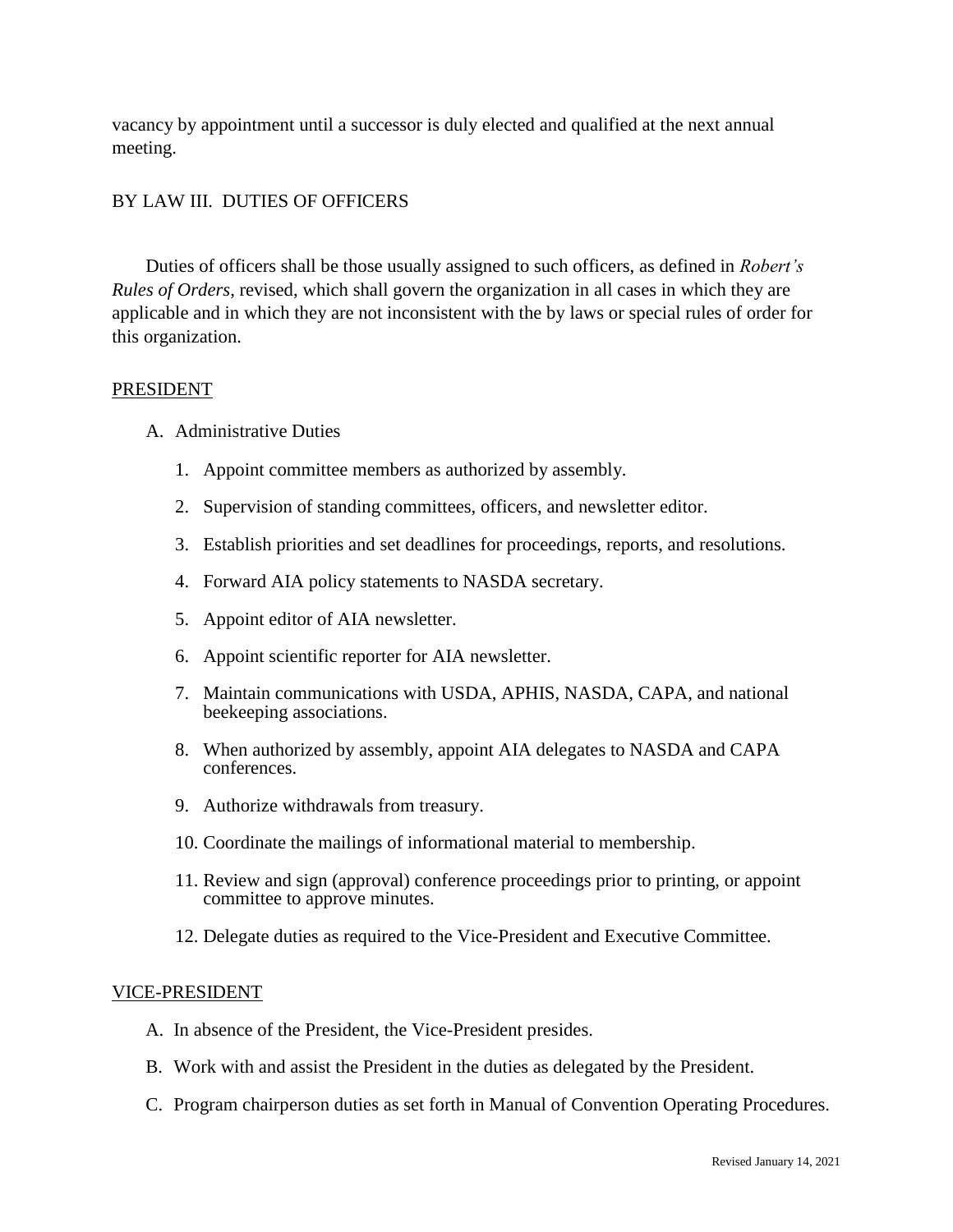## SECRETARY

- A. Administrative Duties
	- 1. The secretary is the recording officer of the assembly and the custodian of its records. The secretary may assign recording duties to another member as needed.
	- 2. Keeps a register or roll of members and calls the roll when required.
	- 3. Maintain records of the constitution, by laws, and rules of order.
	- 4. Prepare order of business, showing the exact order to come before the assembly.
	- 5. Keep a record of what is done at the meeting; record all motions passed by the assembly.
	- 6. Endorse on the reports of all standing committees, the date of their reception and action taken on them by the assembly.
	- 7. Record minutes of Executive Committee meetings and report to assembly.
	- 8. Review resolutions passed by assembly, with President, prior to submitting to the following organizations and any others as needed per resolution: USDA, CAPA, CFIA, NASDA, EPA, Health Canada, and industry or professional associations.
	- 9. Prepare and publish proceedings of annual meeting. Submit proceedings to President for signed approval prior to printing.
	- 10. Forward a copy of all motions passed and conference resolutions accepted to membership within thirty (30) days of the adjournment of annual meeting.
	- 11. Prepare a reporting form for state statistical inspection report and forward to all states and provinces prior to annual meeting. A summary of the report shall be published on the AIA website.
	- 12. Establish and maintain uniformity in assembling the Annual Conference Proceedings.
	- 13. Publish a directory of state and provincial apiarists.
	- 14. Annual conference registration duties.
	- 15. The Secretary may delegate administrative duties to members of the Executive Committee as needed.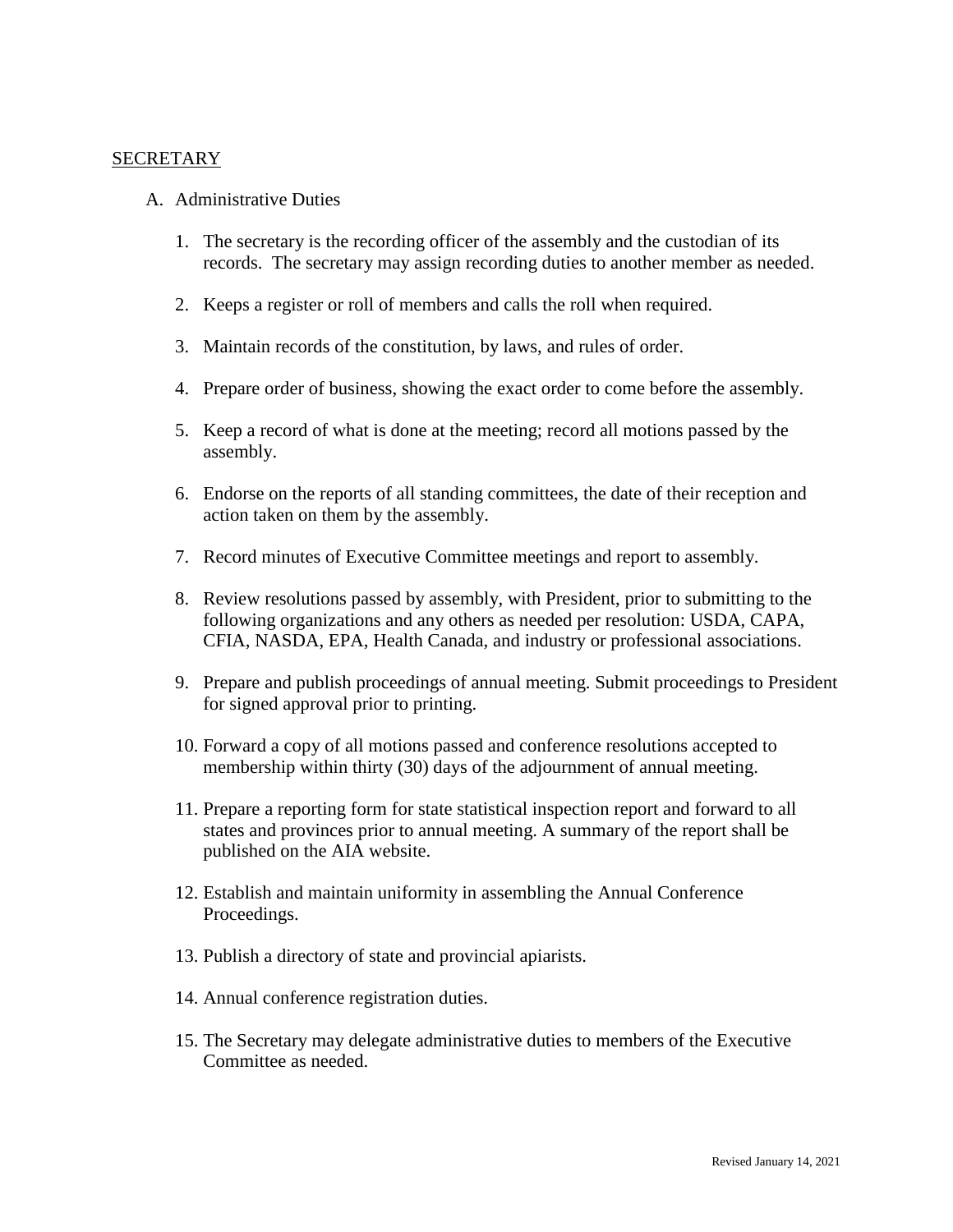## TREASURER

- 1. Deposit all funds received.
- 2. Disburse funds as approved by assembly and/or President.
- 3. Prepare annual financial report of organization. Submit report to audit for approval.
- 4. Keep records of membership and keep Secretary informed of current meeting.
- 5. Annual conference registration duties.
- 6. Prepare a yearly budget.

## PAST PRESIDENT

- 1. Shall act as an advisory member to the executive committee for a period of one year immediately following the election of a new President.
- 2. The Past President shall be a non-voting member of the executive committee.

# DIRECTORS

- 1. AIA Newsletter; forward information questionnaire received from Editor, to each state in respective District. Edit information received and prepare a district news release for AIA Newsletter.
- 2. Correspond with the director of agriculture for each state, territory, or province within district; purpose of AIA organization, importance for their state to be represented at annual meeting, dates and location of next annual conference.
- 3. Strive for 100 percent membership of states within district.
- 4. Serve as members of the Executive Committee.
- 5. Assist the President, Vice-President, Secretary, and Treasurer in their duties as requested.
- 6. The states and territories for each U.S. director are as follows. The director for Canada is responsible for all Canadian provinces and territories.
	- a. North Illinois, Indiana, Iowa, Kansas, Kentucky, Michigan, Minnesota, Missouri, Nebraska, North Dakota, Ohio, South Dakota, and Wisconsin.
	- b. South Alabama, Arkansas, Florida, Georgia, Louisiana, Mississippi, North Carolina, Oklahoma, South Carolina, Tennessee, and Texas.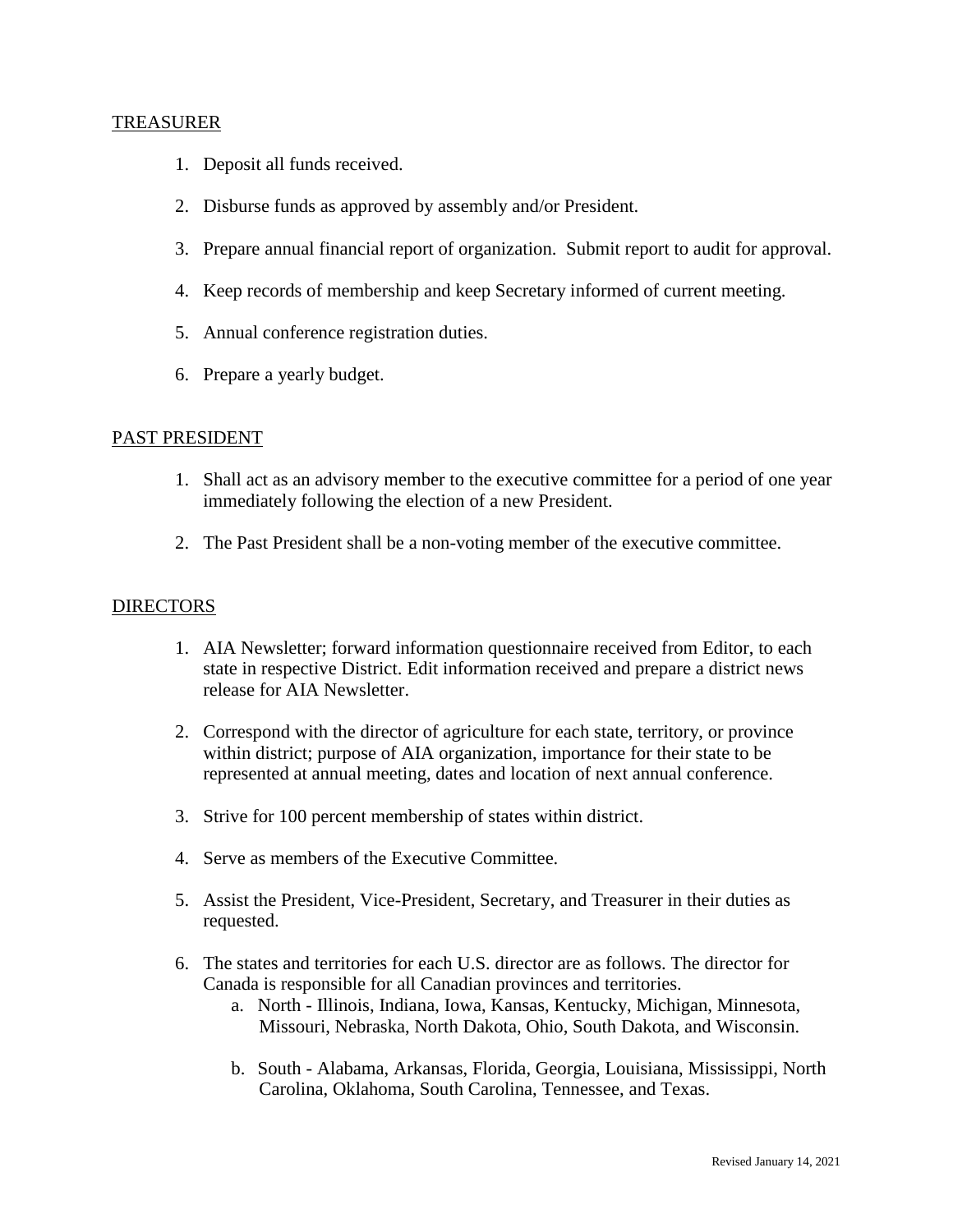- c. East Connecticut, Delaware, Maine, Maryland, Massachusetts, New Hampshire, New Jersey, New York, Pennsylvania, Rhode Island, Vermont, Virginia, West Virginia, and Washington D.C.
- d. West Alaska, Arizona, California, Colorado, Hawaii, Idaho, Montana, Nevada, New Mexico, Oregon, Utah, Washington, and Wyoming.
- e. At-large U.S. Territories.

# BY LAW IV. DUTIES OF COMMITTEES

Section 1. The executive committee shall have the control and management of the organization during the interim between annual meetings, and shall take action on a majority vote of the committee and report its official activities to the organization at the next annual meeting. There must be a minimum of five members of the executive committee at an executive committee meeting in order to establish a quorum.

Section 2. All special or standing committees shall report their findings or activities to the organization at the next annual meeting.

Section 3. The awards committee will identify appropriate individuals to receive the following awards when warranted:

- 1. Service awards to members after 10 years of service and 5 years there after,
- 2. A service plaque and honorary membership to individuals with at least 10 years of membership upon their departure from their position as a state or provincial apiarist.
- 3. An Apiculture Research Award to a scientist that has done outstanding work that is important to the beekeeping industry and apiary inspectors.

Section 4. Committee Guidelines and Recommended Practices:

- 1. The Committee Chair (or Co-Chairs) is responsible to communicate with the rest of the committee in between the annual meeting.
- 2. The number of meetings will depend on the work and priorities determined by the committee.
- 3. It is advisable for the chair (co-chairs) to hold a meeting shortly after the AIA annual meeting to discuss priorities and activities with the members of the committee and determine who may be able to carry out and work on the action items.